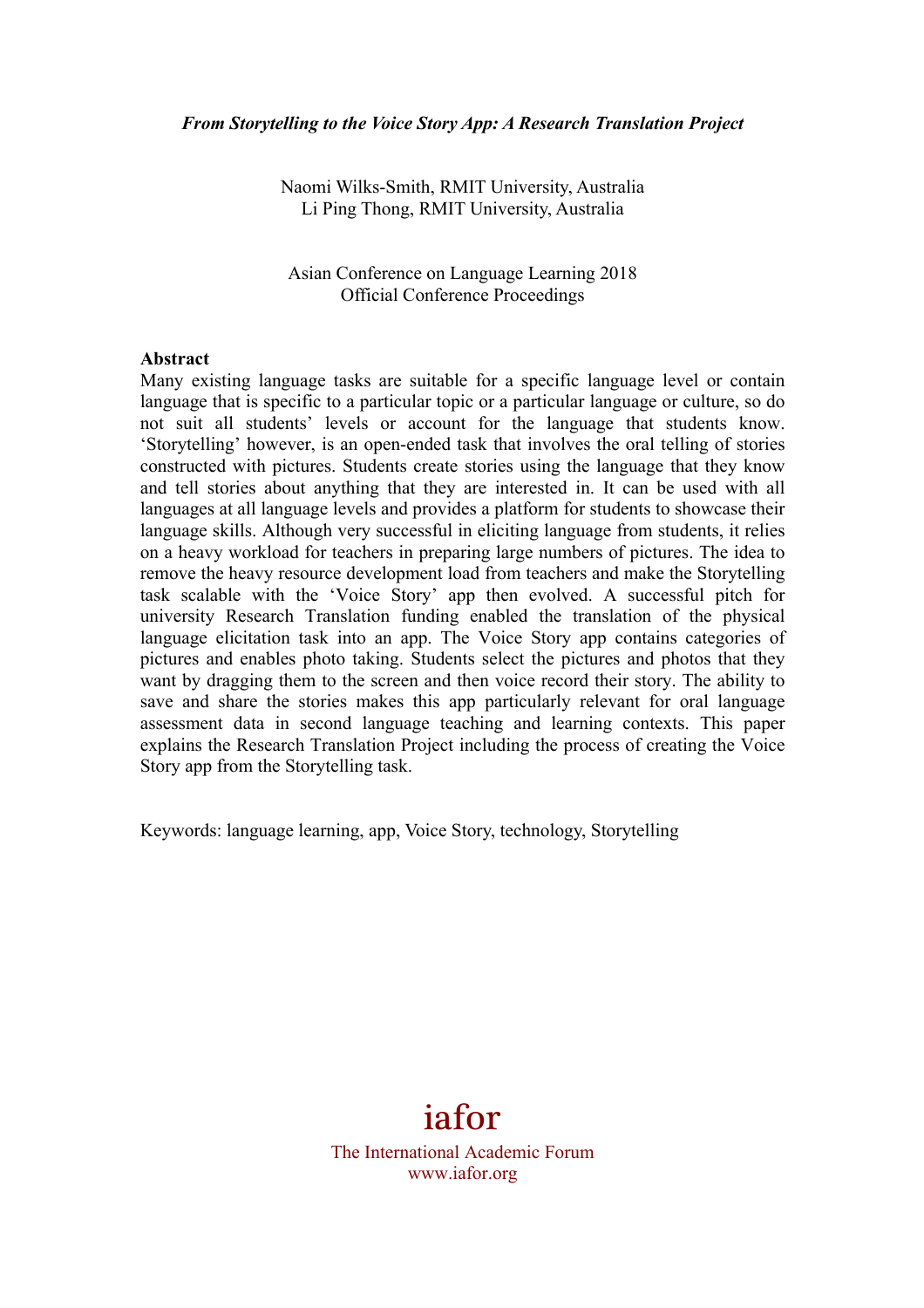### **Introduction**

An ongoing goal in second language education is to increase the oral language capabilities of students. Many students learn additional languages in schools, however, after many years of learning a new language, still have a limited ability to produce the second language (L2) orally themselves. This identifies a need for second language programs to further support students' production of oral language. Adding to this need, there are limited tasks and resources that are available to support second language oral output of students that can be used across all languages, at all language levels and with all topics. For students to be supported with their production of L2, it is important that tasks appropriately reflect their current language abilities and are openended enough so that students can use the language that they know, the language that they are learning and talk about content that is of interest and importance to them. Far too often, second language tasks are limited to only some languages, are too narrow in level, have a pre-determined topic that may or may not be known to students, and limit students' output by having a pre-determined way that students are expected to respond (such as with single words or use of a formulaic sentence pattern).

### **Storytelling as Pedagogy for Language Teaching and Learning**

Mindful of these issues, an open-ended task called Storytelling was created to elicit second language output from students individually. It consists of sets of pictures for language stimulus that are selected by students to create personalised stories. Students select and sequence the pictures which are then attached to large A3 sized whiteboards with magnets to visually represent a story. Pictures include visuals for the language that they have learned in class and the language that students are currently using. A large number of blank cards are included in the sets to be used for any other language that students want that are not already represented with a picture. Students can either leave the cards blank or draw their own pictures on them. A picture may represent one word or be a prompt to elicit an extended utterance. Students rehearse their stories as often as they like until ready to share it orally with others. Such a task was found to successfully elicit oral language from students, provide a platform for students to use any language that they could, and include any content (Wilks-Smith, 2018). These findings identify the effectiveness of images and voice for oral language output through Storytelling.

Storytelling allows students to say what they can in L2 and demonstrate their individual language abilities. Students across a range of year levels produced their own meaningful stories in L2 using Storytelling. Some students in their first year of primary school who had just commenced learning Japanese as an L2, told "stories" that included a few words using a few pictures, whilst others, who had been learning Japanese for years, told long, extended stories, some even using two A3 sized whiteboards full of pictures as prompts for their recall (Wilks-Smith, 2018). Storytelling is particularly effective because it elicits meaningful language from students and they use the language they know in a real context of a story. Stories can be about any topic and include any content. The task has an authentic purpose to share the story with others.

Many post-positivist approaches to education stress the need for 'humans to exercise agency' and for 'individual choice and intention' (Cohen, Manion, & Morrison, 2011,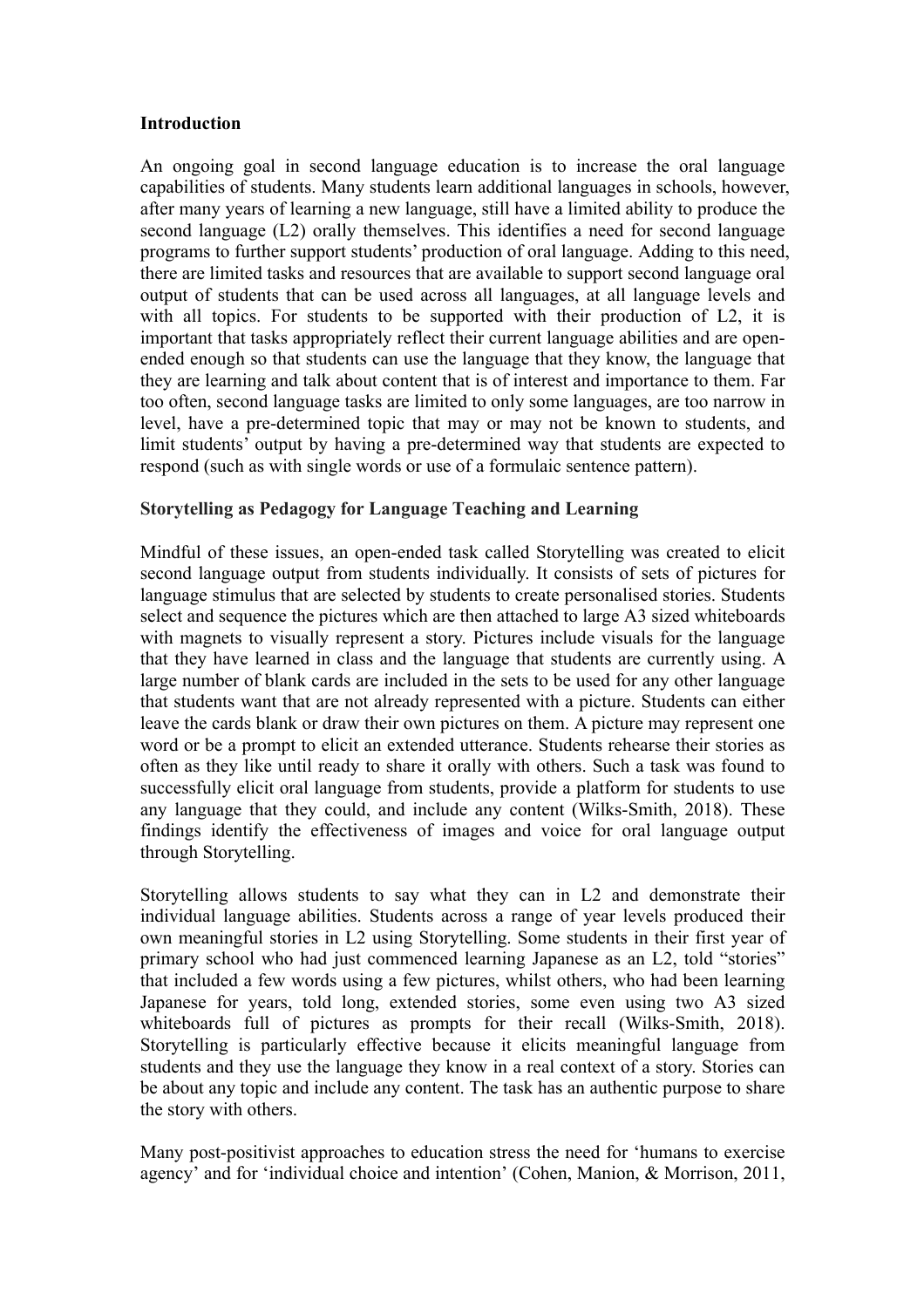p. 15) to be valued, as does Storytelling. Students' oral language is elicited by the open-ended telling of stories where students have individual choice to say what they want to say, can say and are empowered to use language that is meaningful and important to them.

The Scenario Framework (Di Pietro, 1981, 1982, 1987) informed the elicitation technique used in Storytelling. Di Pietro's Scenario Framework (1987) has been an influential theoretical framework to view students' oral language through stories. This method encourages students to create their own language, demonstrating their interests, creative abilities and personalities rather than learning pre-determined language. Scenarios generate students' own language performance and are important because they require learners to improvise, create their own language and make choices about the direction of their language. Di Pietro highlights the use of scenarios to enable students to divert from a set role play which requires students to demonstrate and perform pre-determined language where accuracy in recount is important, to asking students to be innovative with their language and expand the possibilities of their output. Scenarios "allow for the widest range of solutions possible" (Di Pietro, 1987, p. 374).

Although Di Pietro's scenario model was designed as an alternate to role plays where the language is pre-determined, the same could be applied to the oral telling of stories. Rather than re-telling *the* story, students will tell *a* story. They are free to be creative, include their interests and demonstrate the language they know. This is an excellent example of an open-ended task to showcase students' optimal oral language output abilities. It is particularly important that students are given the opportunity to show their language abilities beyond the constraints of one pre-determined story or any other language task with a narrow focus regarding language level or topic. This also maximises students' opportunities to demonstrate the language that they know.

The use of pictures when Storytelling enables students to divert from the recall of a known story to create their own story with personal adaptations and additions as they wish. This also taps into students' higher order thinking (Anderson, Krathwohl, & Bloom, 2001) as they are encouraged to apply the language they know to create a new story rather than demonstrate knowledge and comprehension, a lower order of thinking.

Storytelling as a pedagogy for teaching and learning (Phillips, 2013) is fundamental to the development of oral language and personal expression. Storytelling maximises students' imaginations, is open to students' own knowledge and meaning, and is a shared experience with an audience. When students create their own stories, they take ownership of them and personalise them, often placing themselves and those close to them in the stories.

Telling stories provides a context for students' language whilst the pictures provide a scaffold and structure. Storytelling elicits language from students where a context is critical, and meaning is attached to the language. Storytelling demonstrates students' oral output capabilities clearly which is in stark contrast with learning isolated aspects of language out of context (such as lists of words) and then recalling them, not necessarily understanding them or being able to apply them in context.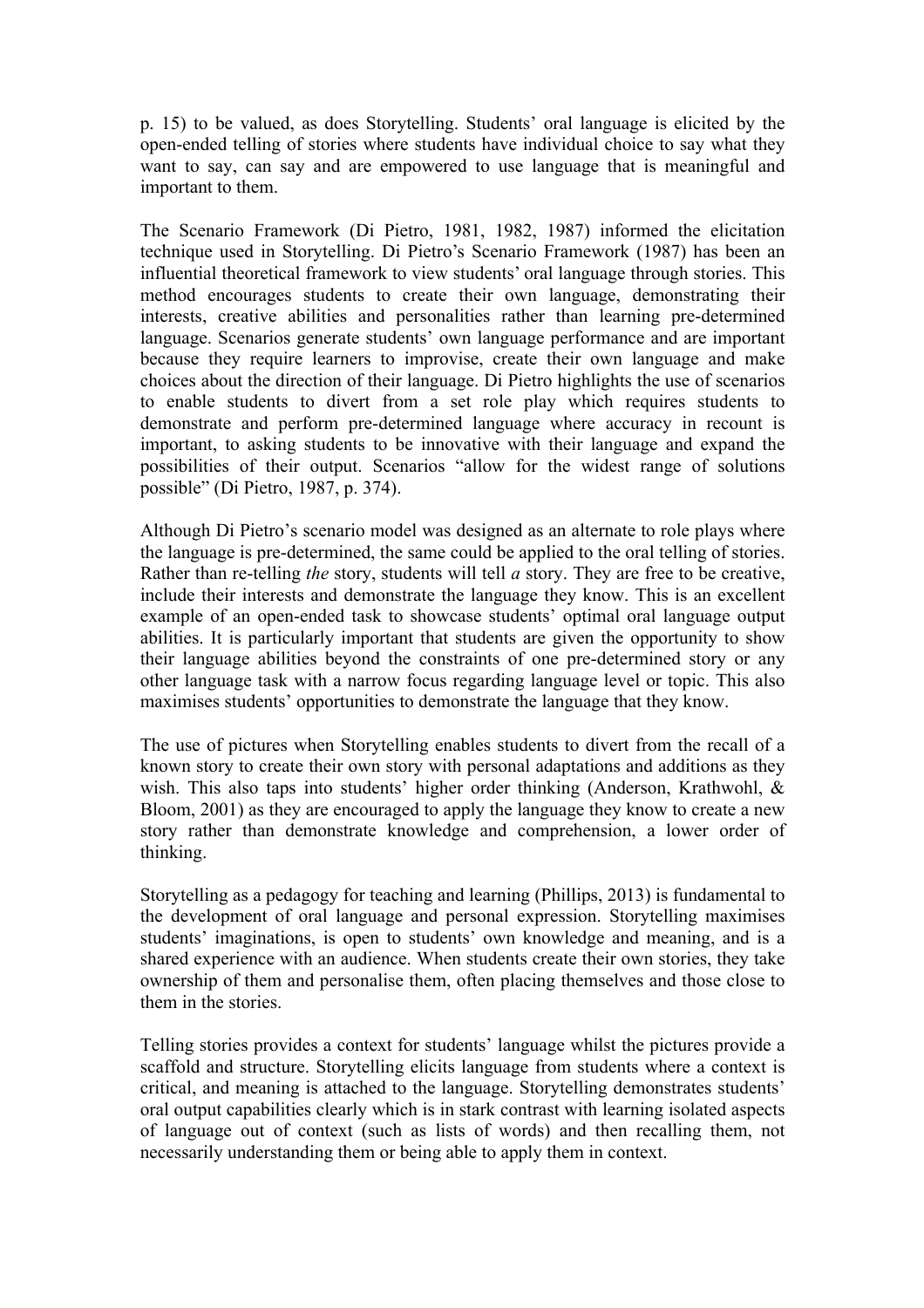Despite the effectiveness of Storytelling as a task to elicit oral language from students and increase a focus on individual L2 production, this kind of resource relies on hours of teacher preparation time. Picture sets need to capture the language that students already know and use as well as new language as it is learned in class, together with the inclusion of content that students want to have in the stories. Picture sets need to continually evolve and are heavily time consuming to create and update.

### **Voice Story App Development**

The idea to create the Voice Story app came about to translate the analogue concept of the picture card version of the Storytelling task into an app that would remove the teacher preparation time of the sets of pictures and also avoid the scattering and loss of hundreds of little pictures around the classroom. Plans were drawn up on paper to illustrate what the Voice Story app might look like including the special features of the app. The next step was to investigate whether the plans could actually be translated into a functioning app as desired. It was pleasing to learn from experts in technology design that the plans could be transformed into an app. Less pleasing however, were the quotes received to enable this. The plans were not forgotten but were put aside and occasionally added to.

Suddenly one day an e-mail came to all staff within the university advertising "Research Translation Seed Funding". The funding was available to apply for to enable projects which aimed to "translate" their research into practice, such as through the development of a product. This provided the opportunity to pitch the idea for the Voice Story app, based on the Storytelling task, to a panel. After several rounds of pitching, \$25,000 was awarded to support the Voice Story research translation project. This was not enough to externally purchase the technology expertise to create a fully functioning app, however, the outcome surpassed that. It was suggested that the project could support the development of a prototype or minimum viable product to be developed which could then demonstrate the goal of the Voice Story app for future development. It was also suggested that technology expertise was sought "in house" at the university. The Research Translation Seed Fund that supported this project saw not only the development of the Voice Story app but brought together two academics from different faculties within the university to collaborate together and share their different areas of expertise across language education and technology design. The Voice Story project is just one of the now many plans for collaboration.

One aspect of the project was to develop a Lean Research Canvas. This helped articulate what was unique about the Voice Story app, the problem it solves and what the competition is. It also identified potential customers and early adopters. The project was supported by RMIT University not only financially, but also with advice and expertise, such as by providing legal and intellectual property advice.

The prototype was primarily developed with the intention of being a proof of concept to test the overall learning effectiveness of Voice Story as a language tool. The development timeframe and budget enabled the prototype to be developed. Rather than being just a wire frame to demonstrate what the app could look like, a working model prototype with many fully functioning features was created. The "Appery" online app development platform was used for the creation of the app.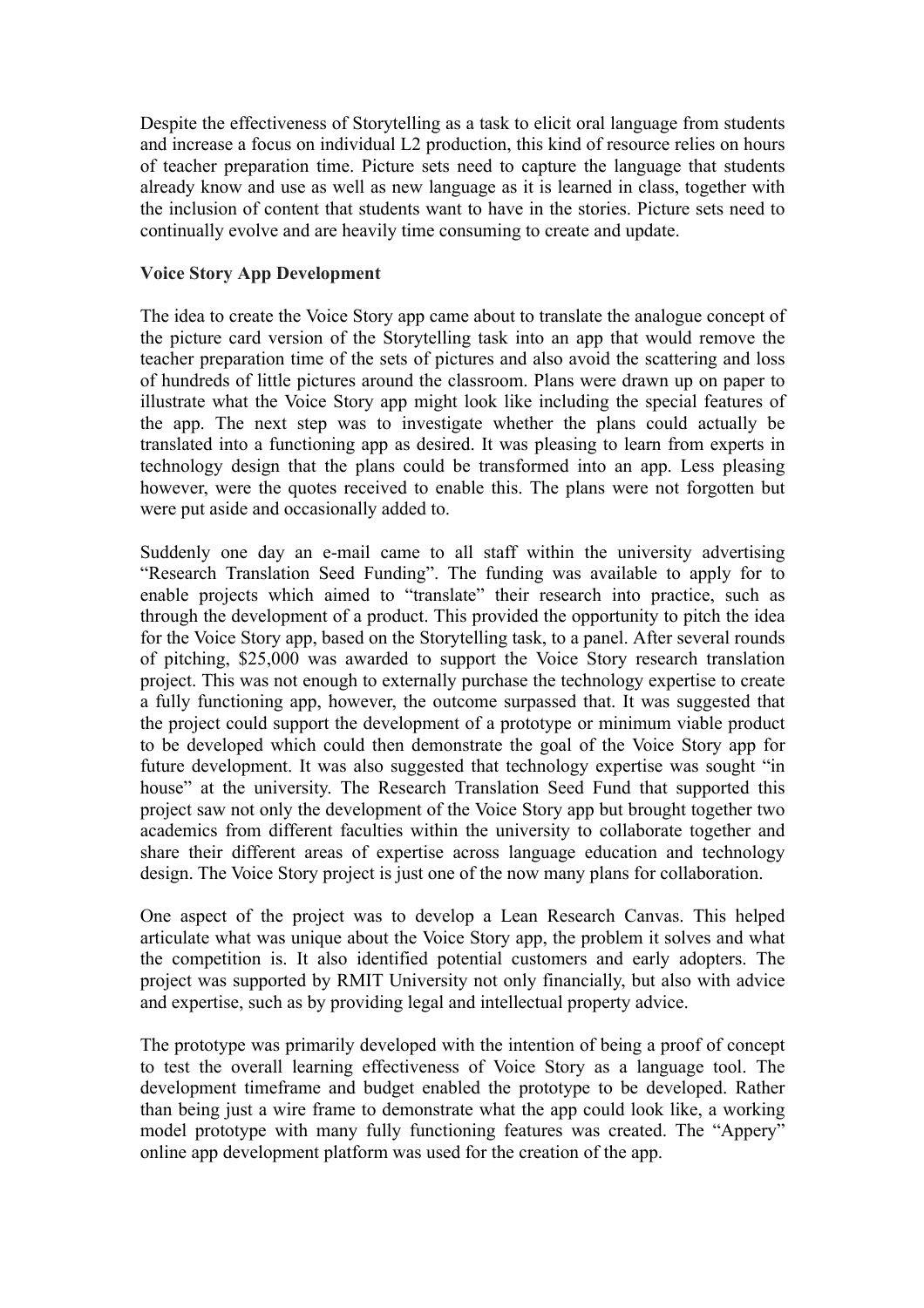The development of Voice Story included design considerations such as considering the user experience design so that the app would be intuitive to a wide target audience. It also needed to be engaging and fun for language learning across a range of ages and abilities. One of the main features of Voice Story is the use of emojis, which are universally used and consist of endless categories. Images are also used; photos can be added via the camera function or used from the existing camera roll. This means that students can add selfies, photos of family, friends, pets, or personal items to their stories, or use a collection of photos such as when telling a story after a school excursion using photos taken on the excursion. Pictures are simply selected by dragging them onto the screen. The sequence of pictures can be swapped, dragged to a bin if unwanted and a whole story can be cleared. Picture direction can vary for different language users who may prefer horizontal right to left, left to right, or vertical orientations. Stories can be audio recorded and played back which encourages purposeful language rehearsal until the student is happy with their story to save and then share.

Other apps for languages aim to "teach" some words or phrases in another language, and only in some selected languages, which rarely leads to learners being able to use the language in context. By contrast, Voice Story is an open-ended app where users can create stories and tell them orally in any language, using languages meaningfully. There are unlimited numbers of possibilities of language that can be used in any combination to tell any story. The inclusion of photos personalises the stories, which is an important educational consideration that all learning be connected and relevant to learners' lives (Weinstein, 2006). Where other apps may be 99% about the app "teaching" or "telling" new words or phrases in another language, and 1% about learners responding, which reflects traditional methods of education where learners are mostly passive and knowledge is seen as being transmitted to the learner, Voice Story is 99% about the learner actively producing language through the use of visual cues that the emojis and photos provide, with the app providing the platform for that learning, perhaps 1%.

Voice Story can provide a measure of students' individual oral productive capabilities. Students' oral telling of stories provides excellent evidence of their oral language skills and language development and can be valuable data to use for assessment and reporting purposes. Using a task such as Voice Story retains a focus on the task and reduces students' anxiety compared with external tests of oral proficiency. The save and share function of the app means that recordings of students' stories can be shared with teachers for a variety of purposes including assessment of learning and provides diagnostic information to teachers to inform future teaching and learning.

Digital portfolios are becoming a popular way to showcase student learning in Australian schools which includes a digital collection of evidence of student learning. In contrast with a traditional method of collecting physical paper work samples from students which limits evidence to written work that is observable, digital portfolios can capture evidence of learning that may include audio and video, thereby expanding the range of evidence of learning that can be collected. Voice Story can contribute to this by providing audio of students' oral language output. Students can take responsibility for developing their own digital portfolios to showcase their work and include Voice Story recordings as evidence of their second language oral development.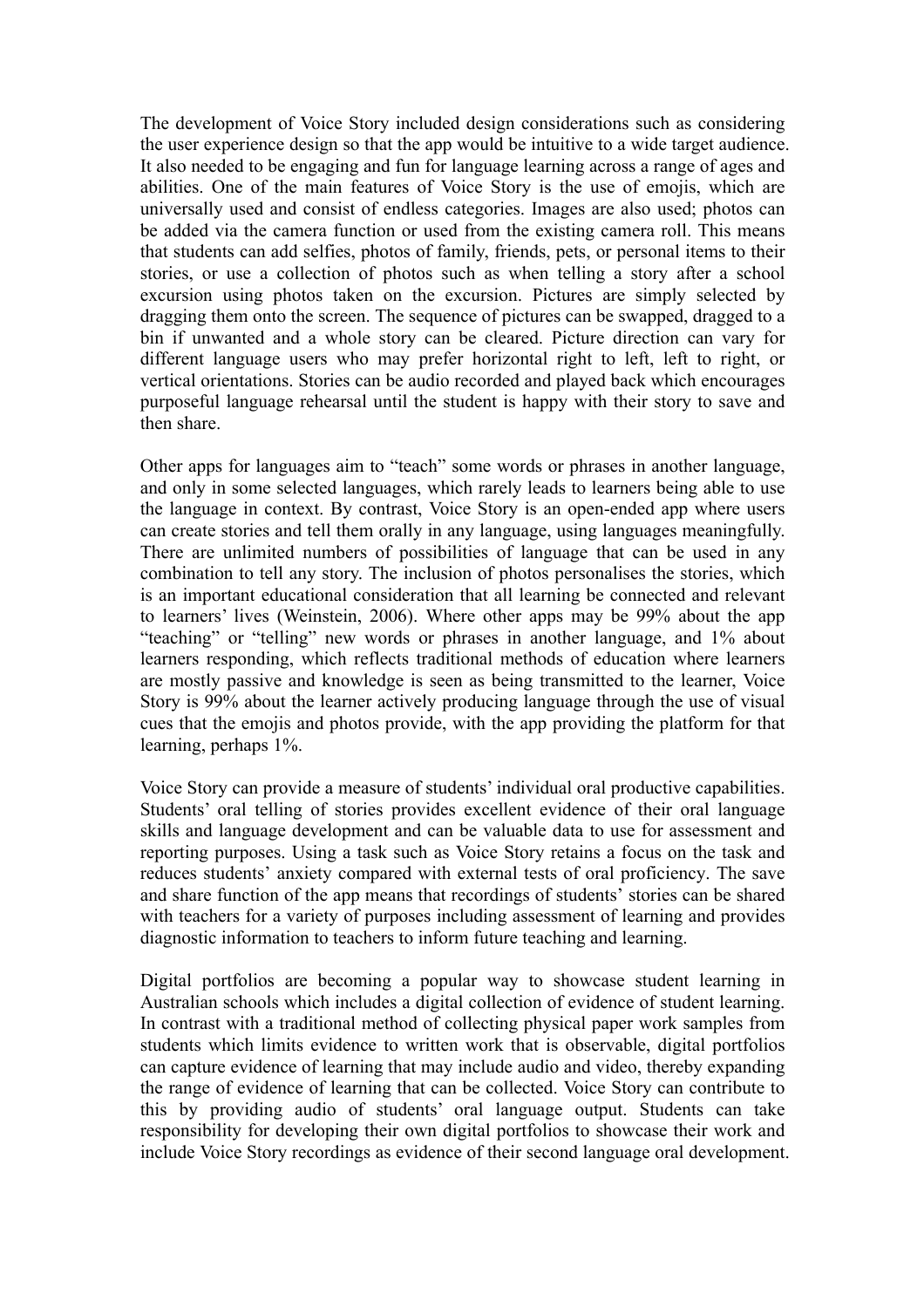A one-to-one device program whereby each student has their own technology device for use at school (Harper & Milman, 2016; Larkin & Finger, 2011; Selwyn, Nemorin, Bulfin, & Johnson, 2017) is increasingly common in Australia. There is particularly widespread use of iPads and laptops across schools, so Voice Story will be developed to be used on each of these platforms.

## **Field Trials**

Part of the project included trials of Voice Story. Trials were carried out across each primary school year level in two schools and was used with ten different languages. These trials confirmed that the prototype of Voice Story worked as expected. Trials identified the educational impact and functional impact of the app. Observations of students using the app together with student feedback informed early findings.

It was important that student voices were heard because they are the target users of the app. Students shared what they liked about Voice Story, with one Year 4 student sharing *"I like that you can use emojis and make your own story"*. Others reflected on the purpose of Voice Story in their L2 learning context, with one Year 4 student commenting that *"It got us to think about the language".* Students used Voice Story with the new languages they were learning at school as well as in English for those students learning English as an additional language at school.

Voice Story was effective for L2 oral language use in one of the schools where students were learning Japanese as an additional language. Students at this school were able to create individual stories to tell in Japanese. Voice Story was particularly effective for Japanese because many emojis include Japanese themes, such as Japanese landmarks and food, making them particularly good for use in Japanese classes.

Particularly interesting were the strong and emotive responses from students with language backgrounds that were not the dominant language of the school or the language taught in the school's language program. Four students each asked *"Can it do it in my language?"* Each of these students speak minority languages that are not usually represented in apps. This question identified that some students with minority languages were already aware that many apps were available in "common" languages and not all languages. One student shared *"I have only ever spoken (my language) in my house".* Voice Story represented the first time for each of these students to use their languages at school and have their language skills recognised by the teacher and their peers. This important finding from the trials of Voice Story highlight the important need for students' languages to be recognised at school. Teachers don't need to speak other languages to bring those languages into the classroom (Wilks-Smith, 2017) and there doesn't need to be a core number of students to validate particular languages. Voice Story can be a classroom tool that can be used in any language. Although a useful tool for second languages, a great outcome would be for students in all classes to have access to Voice Story to showcase their language resources across all languages and not only the focus languages of the school. Often languages do not coexist in classrooms because teachers do not know how to provide for languages that they do not know personally. Voice Story provides a tool that can be used by students across all languages and therefore bring a diversity of languages into the classroom to be shared and celebrated.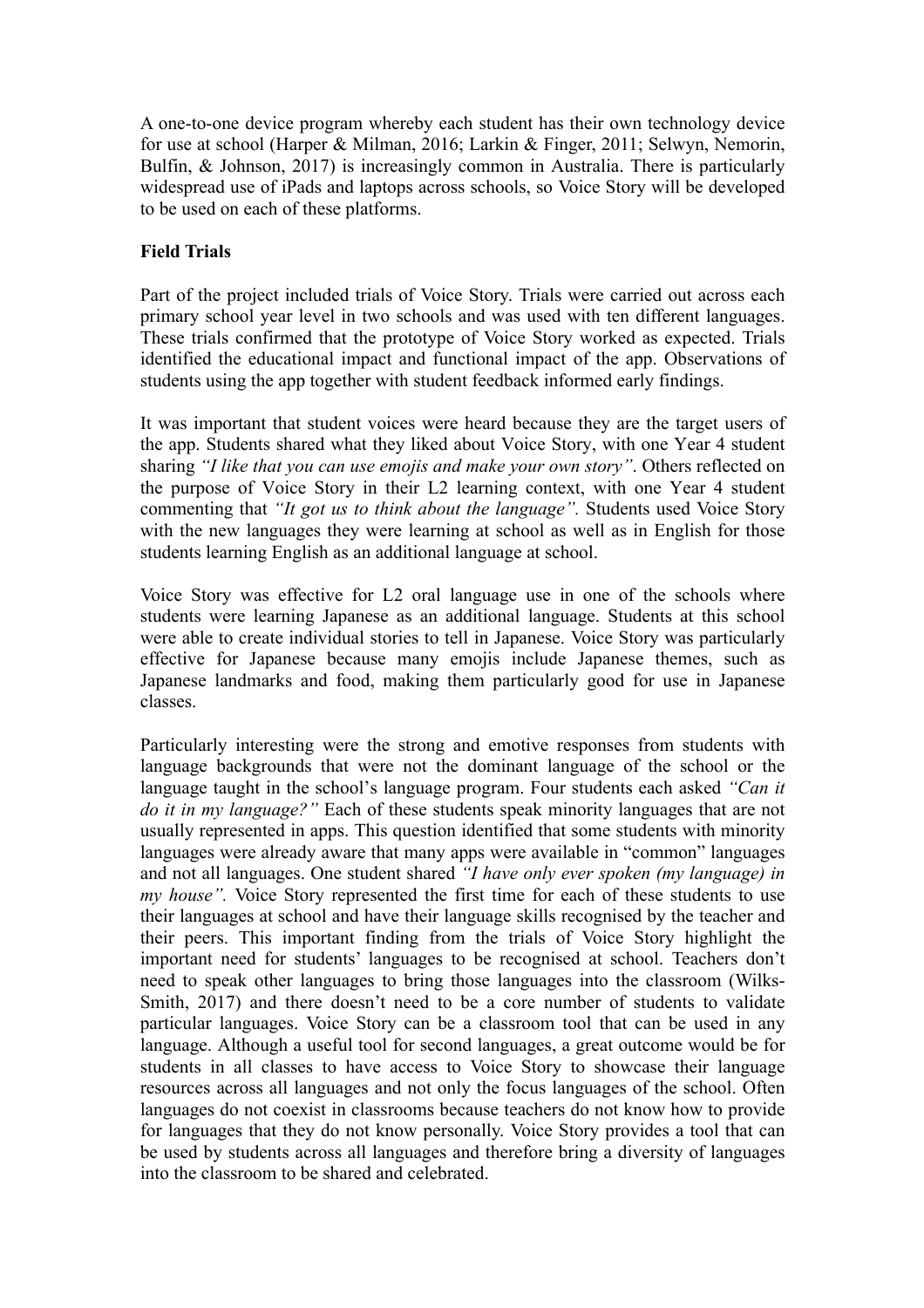Trials of Voice Story also identified benefits for first language use in junior primary classrooms. In this context, students in their first year of primary school, many of whom were at a pre-writing stage, used Voice Story to orally tell their stories in English (most students' first language). The selection of pictures and planning of the story as well as conventions of print (for English, left to right return sweep) were all important first language development skills enforced with the app.

The Voice Story project highlighted the variety of benefits of the app in a range of language contexts. Observations and student feedback from trials have informed further development of the app with the aim towards future availability of Voice Story on the Apple i Store and on Google Play for broad use.

# **Conclusion**

This paper described the process of "research translation" from the analogue Storytelling task to the development of the Voice Story app. It identified the key benefits of Storytelling and Voice Story as being able to be used with all languages at all language levels and include any topic or content. The open-ended nature of such a task positions it as learner-centred (Nunan, 1988) where the learner has choice and is in control of their language with many options to personalise stories. Use with any language means that Voice Story can be equally beneficial for early first language development (of any language), the learning of a new second (or further) language (in any language) and to maintain and use (any) home languages. Voice Story can be used anytime, anywhere, expanding language rehearsal time and reaching beyond the allocated language learning time within a school timetable. It was shown to be particularly beneficial as evidence of learners' oral language development and can be used for assessment of learning and as diagnostic information to inform teaching and learning.

### **Acknowledgements**

The authors wish to thank RMIT University, Research and Innovation, for the opportunity that the Research Translation Seed Fund provided to undertake the Voice Story project.